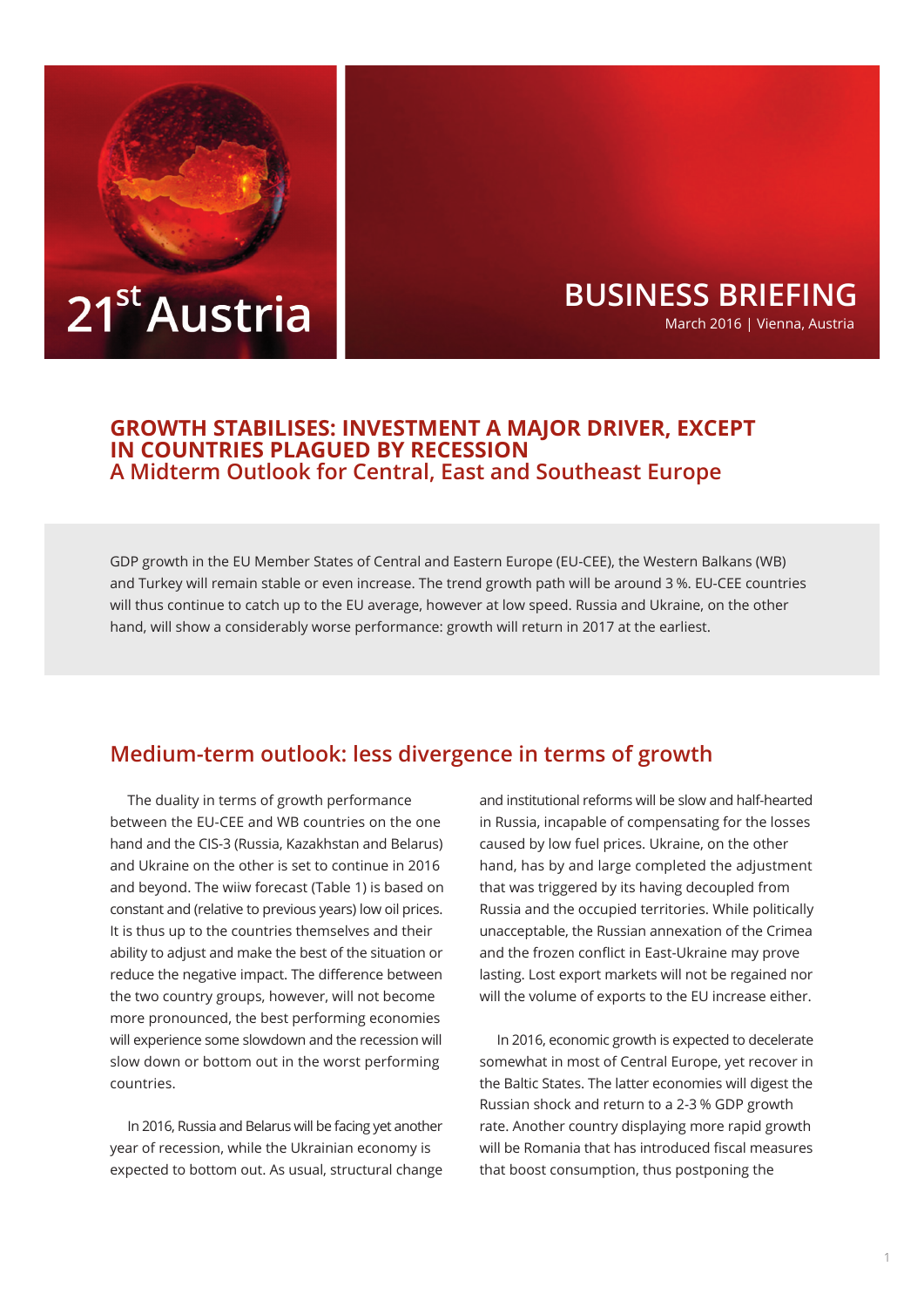

slowdown for another year. In other countries in the region, the end to the consumption boom and the temporary decline in EU transfers have given rise to deceleration. Bulgaria, the Czech Republic, Hungary and Slovakia will be the countries most affected by the loss of the EU-funded engine of growth in 2016. (The Juncker Plan may only marginally be available of the EU-CEE.) As for 2017 and 2018, the EU-CEE will pick up some speed based on new investments

funded via EU transfers. Romania will be the only country in which we expect slower growth in 2017, by which time the impact of the current tax cuts will have faded out and fiscal policy will adopt a course heading towards stabilisation.

Uncertainties concerning the global economy, in particular the EU core-economies, do not allow us to predict a return to more rapid export-led growth in

#### Table 1

|                          | <b>GDP</b><br>real change in % against prev. year |         |        |      | <b>Consumer prices</b><br>change in % against prev. year |        |        |      | Unemployment (LFS)<br>rate in %, annual average |      |      |      | <b>Current account</b> |      |      |         |         |         |         |         |
|--------------------------|---------------------------------------------------|---------|--------|------|----------------------------------------------------------|--------|--------|------|-------------------------------------------------|------|------|------|------------------------|------|------|---------|---------|---------|---------|---------|
|                          |                                                   |         |        |      |                                                          |        |        |      |                                                 |      |      |      | in % of GDP            |      |      |         |         |         |         |         |
|                          | <b>Forecast</b>                                   |         |        |      | Forecast                                                 |        |        |      | <b>Forecast</b>                                 |      |      |      | <b>Forecast</b>        |      |      |         |         |         |         |         |
|                          | 2014                                              | 2015    | 2016   | 2017 | 2018                                                     | 2014   | 2015   | 2016 | 2017                                            | 2018 | 2014 | 2015 | 2016                   | 2017 | 2018 | 2014    | 2015    | 2016    | 2017    | 2018    |
| <b>EU-CEE</b>            |                                                   |         |        |      |                                                          |        |        |      |                                                 |      |      |      |                        |      |      |         |         |         |         |         |
| <b>Bulgaria</b>          | 1,5                                               | 3,0     | 2,5    | 2,5  | 2,7                                                      | $-1,6$ | $-1.1$ | 1,0  | 1,0                                             | 1.5  | 11.4 | 9.3  | 9.0                    | 8,5  | 8.0  | 1,2     | 1,2     | 0.7     | 0,0     | $-0,4$  |
| Croatia                  | $-0.4$                                            | 1,5     | 1,4    | 1,8  | 2.0                                                      | 0,2    | $-0,3$ | 0,5  | 1,0                                             | 1.0  | 17,3 | 16.6 | 16,5                   | 16.0 | 16.0 | 0.8     | 4,6     | 3.4     | 2,2     | 1,9     |
| <b>Czech Republic</b>    | 2,0                                               | 4,3     | 2,4    | 2,3  | 2.4                                                      | 0.4    | 0.3    | 1,5  | 1,7                                             | 1.9  | 6.1  | 5.1  | 5.0                    | 4,9  | 4.9  | 0.6     | 1,7     | 0.5     | 0,0     | $-0,5$  |
| Estonia                  | 2,9                                               | 1,2     | 2,2    | 2,4  | 2,6                                                      | 0,5    | 0,1    | 0,5  | 1,5                                             | 2,5  | 7,4  | 6,2  | 6,2                    | 5,9  | 5,5  | 1,0     | 2,5     | $-0,2$  | $-1,9$  | $-3,5$  |
| Hungary                  | 3,7                                               | 2,9     | 2,2    | 2,3  | 2,9                                                      | 0,0    | 0.1    | 1,7  | 2,5                                             | 3.0  | 7,7  | 6,8  | 6,5                    | 6,3  | 6,1  | 2,3     | 5,0     | 4,4     | 4,1     | 4,0     |
| Latvia                   | 2,4                                               | 2,7     | 3,0    | 3,2  | 3,5                                                      | 0,7    | 0,2    | 0,5  | 1,8                                             | 2.1  | 10,8 | 9,9  | 9,3                    | 8,9  | 8.6  | $-2.0$  | $-1,2$  | $-3,6$  | $-3,8$  | $-3,6$  |
| Lithuania                | 3,0                                               | 1.6     | 3.0    | 3,4  | 3.5                                                      | 0,2    | $-0.7$ | 0.1  | 2,1                                             | 2.3  | 10,7 | 9.1  | 8.5                    | 8,0  | 7.5  | 3,6     | $-2,5$  | $-2.6$  | $-3,0$  | $-3,3$  |
| Poland                   | 3,3                                               | 3.6     | 3.4    | 3,2  | 3.4                                                      | 0.1    | $-0.7$ | 1.2  | 1,8                                             | 2.0  | 9.0  | 7,5  | 7.0                    | 6,5  | 6.5  | $-2.0$  | $-0.2$  | $-1.5$  | $-2,0$  | $-3,5$  |
| Romania                  | 3.0                                               | 3.7     | 4.0    | 3.0  | 3.5                                                      | 1.4    | $-0.4$ | 0.0  | 2,0                                             | 2.5  | 6.8  | 6.8  | 6.7                    | 6.6  | 6.5  | $-0.5$  | $-1.1$  | $-1.7$  | $-1,9$  | $-2,3$  |
| Slovakia                 | 2,5                                               | 3,6     | 3,0    | 3,2  | 3,3                                                      | $-0,1$ | $-0,3$ | 0,6  | 1,5                                             | 1,8  | 13,2 | 11,5 | 10,6                   | 10,0 | 9.7  | 0,1     | $-1,2$  | $-1,6$  | $-2,0$  | $-2,0$  |
| Slovenia                 | 3,0                                               | 2,9     | 2,0    | 2,3  | 2,8                                                      | 0,4    | $-0,8$ | 0,5  | 1,0                                             | 1,0  | 9,7  | 9.0  | 8,5                    | 8,0  | 7,5  | 7,0     | 7,3     | 5,3     | 4,7     | 4,0     |
| $EU-CEE$ <sup>1)2)</sup> | 2,8                                               | 3,4     | 3.0    | 2,9  | 3.1                                                      | 0,3    | $-0.4$ | 0.9  | 1,8                                             | 2.1  | 9,0  | 7,9  | 7,5                    | 7,2  | 7.0  | $-0,1$  | 0,8     | $-0,2$  | $-0,7$  | $-1,5$  |
| <b>EA-19</b>             | 0,9                                               | 1,6     | 1,7    | 1,9  |                                                          | 0.4    | 0.0    | 0.5  | 1,5                                             |      | 11,6 | 11.0 | 10,5                   | 10,2 |      | 3,0     | 3,7     | 3.6     | 3,4     |         |
| <b>EU-28</b>             | 1,4                                               | 1.9     | 1.9    | 2.0  |                                                          | 0.5    | 0.0    | 0.5  | 1.6                                             |      | 10,2 | 9.5  | 9.0                    | 8.7  |      | 1.6     | 2.1     | 2.1     | 2.0     |         |
| <b>Western Balkans</b>   |                                                   |         |        |      |                                                          |        |        |      |                                                 |      |      |      |                        |      |      |         |         |         |         |         |
| <b>Albania</b>           | 2,0                                               | 2,6     | 3,2    | 3,5  | 3,6                                                      | 1,6    | 1,9    | 2,3  | 2,5                                             | 2,8  | 17,5 | 17,0 | 16,8                   | 16,5 | 16,4 | $-12.9$ | $-10,0$ | $-9,9$  | $-9,8$  | $-9,3$  |
| Bosnia and               | 1,1                                               | 2,3     | 2,9    | 2,9  | 3,1                                                      | $-0,9$ | $-1,0$ | 1,0  | 2,0                                             | 2,0  | 27,5 | 27,7 | 27,2                   | 26,1 | 25,0 | $-7,8$  | $-7,0$  | $-8,0$  | $-8,0$  | $-7,0$  |
| Herzegovina              |                                                   |         |        |      |                                                          |        |        |      |                                                 |      |      |      |                        |      |      |         |         |         |         |         |
| Kosovo                   | 1,2                                               | 3,7     | 3,9    | 4,3  | 4.0                                                      | 0,4    | $-0.5$ | 1,0  | 2,0                                             | 3,0  | 35,3 | 34.0 | 34,0                   | 33.0 | 32,0 | $-7,8$  | $-8.2$  | $-9.0$  | $-8,6$  | $-8,3$  |
| Macedonia                | 3,5                                               | 3,5     | 3,4    | 3.1  | 3.1                                                      | $-0,3$ | $-0.3$ | 1,0  | 2.0                                             | 2.0  | 28.0 | 27.0 | 27,0                   | 26.0 | 25.0 | $-0.8$  | 0.0     | $-4.0$  | $-4,0$  | $-4,0$  |
| Montenegro               | 1,8                                               | 3,4     | 2,8    | 2,8  | 3,1                                                      | $-0,5$ | 1,4    | 2,0  | 2,0                                             | 2,0  | 18,0 | 18,0 | 17,5                   | 17,0 | 16,5 | $-15,2$ | $-14,6$ | $-14,6$ | $-14,6$ | $-14,0$ |
| Serbia                   | $-1,8$                                            | 0,7     | 1,6    | 1,7  | 2,0                                                      | 2,9    | 1,9    | 2,0  | 3,0                                             | 3,0  | 19,4 | 17.0 | 17,0                   | 17,0 | 16,0 | $-6,0$  | $-6,0$  | $-6,0$  | $-6,0$  | $-6,0$  |
| WB 1)2)                  | 0,3                                               | 2,0     | 2,5    | 2,6  | 2,8                                                      | 1,3    | 0,9    | 1,7  | 2,5                                             | 2,6  | 22,5 | 21,1 | 21,0                   | 20,6 | 19,8 | $-7,2$  | $-6,6$  | $-7,5$  | $-7,1$  | $-6,9$  |
| Turkey                   | 2,9                                               | 3.3     | 3,2    | 3,1  | 3.0                                                      | 8,9    | 7.7    | 8.2  | 7.4                                             | 6.8  | 9.9  | 10.6 | 10,3                   | 10,2 | 10.1 | $-5,9$  | $-4,6$  | $-5,2$  | $-5,0$  | $-5,0$  |
| Belarus <sup>3)</sup>    | 1,7                                               | $-3.9$  | $-2.6$ | 0,5  | 1.5                                                      | 18,1   | 13.5   | 14.0 | 13.0                                            | 12.0 | 0,5  | 1,0  | 2.0                    | 2,5  | 2,5  | $-6,9$  | $-2,0$  | $-2,5$  | $-2,7$  | $-2,9$  |
| Kazakhstan               | 4,1                                               | 1.2     | 1.0    | 2,5  | 3.5                                                      | 6.7    | 6.6    | 12.0 | 7,0                                             | 6.0  | 5.0  | 5.0  | 5.2                    | 5.0  | 5.0  | 2,6     | $-2.9$  | $-3.2$  | $-2,9$  | $-2,6$  |
| Russia <sup>4)</sup>     | 0.8                                               | $-3.7$  | $-0.8$ | 0.8  | 1.8                                                      | 7.8    | 15.5   | 10.0 | 6.0                                             | 6.0  | 5,2  | 5.6  | 5.3                    | 5,3  | 5.3  | 2,9     | 5.0     | 4.8     | 4,2     | 4,9     |
| Ukraine <sup>5)</sup>    | $-6,6$                                            | $-10.5$ | 0.0    | 1,9  | 2,5                                                      | 12,1   | 48,7   | 17.0 | 8.0                                             | 6.0  | 9.3  | 10.0 | 11.0                   | 11,0 | 10.0 | $-3.4$  | $-0,2$  | $-0.1$  | $-0.1$  | $-0,9$  |

**OVERVIEW 2014-2015 AND OUTLOOK 2016-2018**

Source: wiiw (data until 2015 as of February 2016), Eurostat. Forecasts by wiiw (Feb 2016) and European Commission for EU and euro area (European Economic Forecast, Winter 2016).

Note: LFS: Labour Force Survey. EU-CEE: European Union-Central and Eastern Europe. EA: Euro area. WB: Western Balkans.

<sup>1)</sup> wiiw estimates

<sup>2)</sup> Current account data include transactions within the region (sum over individual countries).

<sup>3)</sup> Unemployment rate by registration.

4) From 2014 including Crimea.

<sup>5)</sup> From 2014 excluding Crimea and parts of Donbas.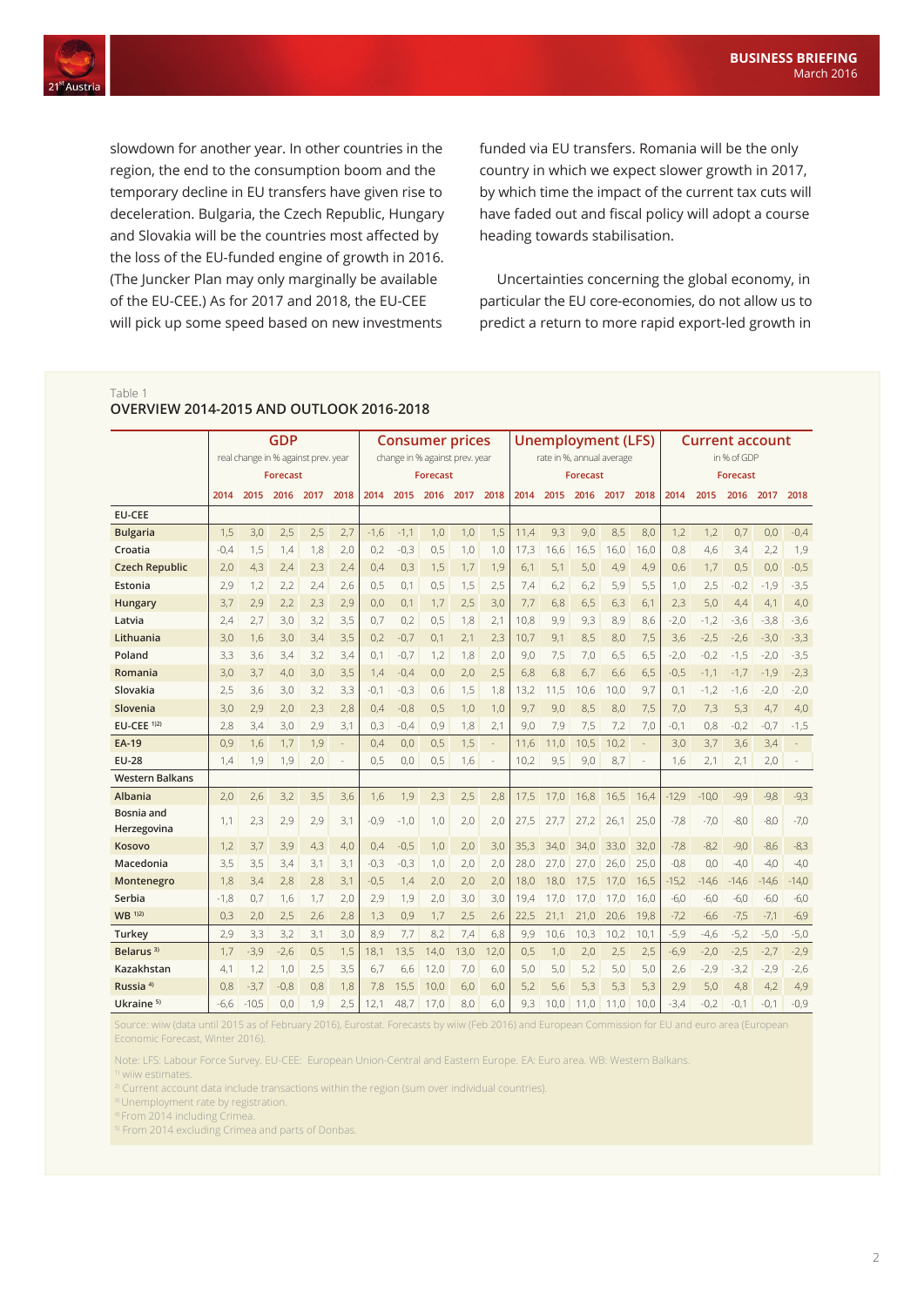

the medium term as indicated in the figures forecast for 2018. Countries with low debt, a strong export sector and greater catching-up potential will achieve 3-3.5 % growth (Poland, Slovakia, Latvia, Lithuania and Romania), while those falling short in terms of one or the other feature will languish in the 2-3 % bracket or even lower (Croatia).

The growth differential between the EU-CEE and the euro area will narrow in the years to come. The EU Commission forecasts modest acceleration for the euro area, while the wiiw forecast for the EU-CEE average shows a deceleration from 3.4 % in 2015 to 3 % in 2016 – and then to 2.9 % in 2017. This implies certain reservations concerning the transmission of growth from the euro area and scepticism about drivers of longer-term growth in the region.

Growth will continue in the WB countries. Some acceleration is expected in Albania, Bosnia and

Herzegovina and Kosovo, while Macedonia and Montenegro will experience a slowdown. However unimpressive compared to their backward position, average growth in the WB will not lag a lot behind that in the EU-CEE.

Turkey will continue down its growth path, with GDP rates somewhat above 3 %. It seems the country will maintain its fragile stability at the cost of relatively high inflation and a current account deficit, while facing increasing challenges emerging, for instance, from the war in Syria, the refugee crisis and the loss of export and tourism revenue owing to the Russian trade sanctions. Those sanctions will restrict growth performance, but the rise in minimum wages at the beginning of the current year and the government's ongoing spending spree can offset the loss in demand.

## **The main demand components: Household consumption currently dominant, but investments may pick up in the future**

The leading role attributed to household demand is expected to continue in 2016 and the years to come, but greater space will be accorded to investments. Household consumption remained the main catalyst of economic growth in the EU-CEE and WB in 2015 (as can be seen from Figure 2). It contributed positively to GDP growth in all countries except Serbia, and contributed more than half in countries such as Poland, Romania, the Baltic States, Turkey and Kosovo. In some economies, government measures such as the increase in minimum wages in Turkey or the VAT-cuts in Romania had a major impact on household demand.

Gross fixed capital formation was the most significant engine of growth in Albania and the Czech

Republic. In 2015 it contributed positively to growth in most other countries, even if only marginally in Hungary. Its contribution was negative in Estonia and Slovenia, which had already invested a significant portion of their EU transfers earlier, as well as in Turkey where increasing economic and political uncertainties discouraged private investors. Bulgaria, Croatia and Hungary are expected to implement more investments in 2017-2018 than before, still they will remain in the group of slow-growth countries. In countries such as Poland, Slovakia and Romania, which have already attained and will maintain a GDP growth rate of 3 % or more over the forecast period, the contribution of gross fixed capital formation will be stronger, about 0.8-1 pp.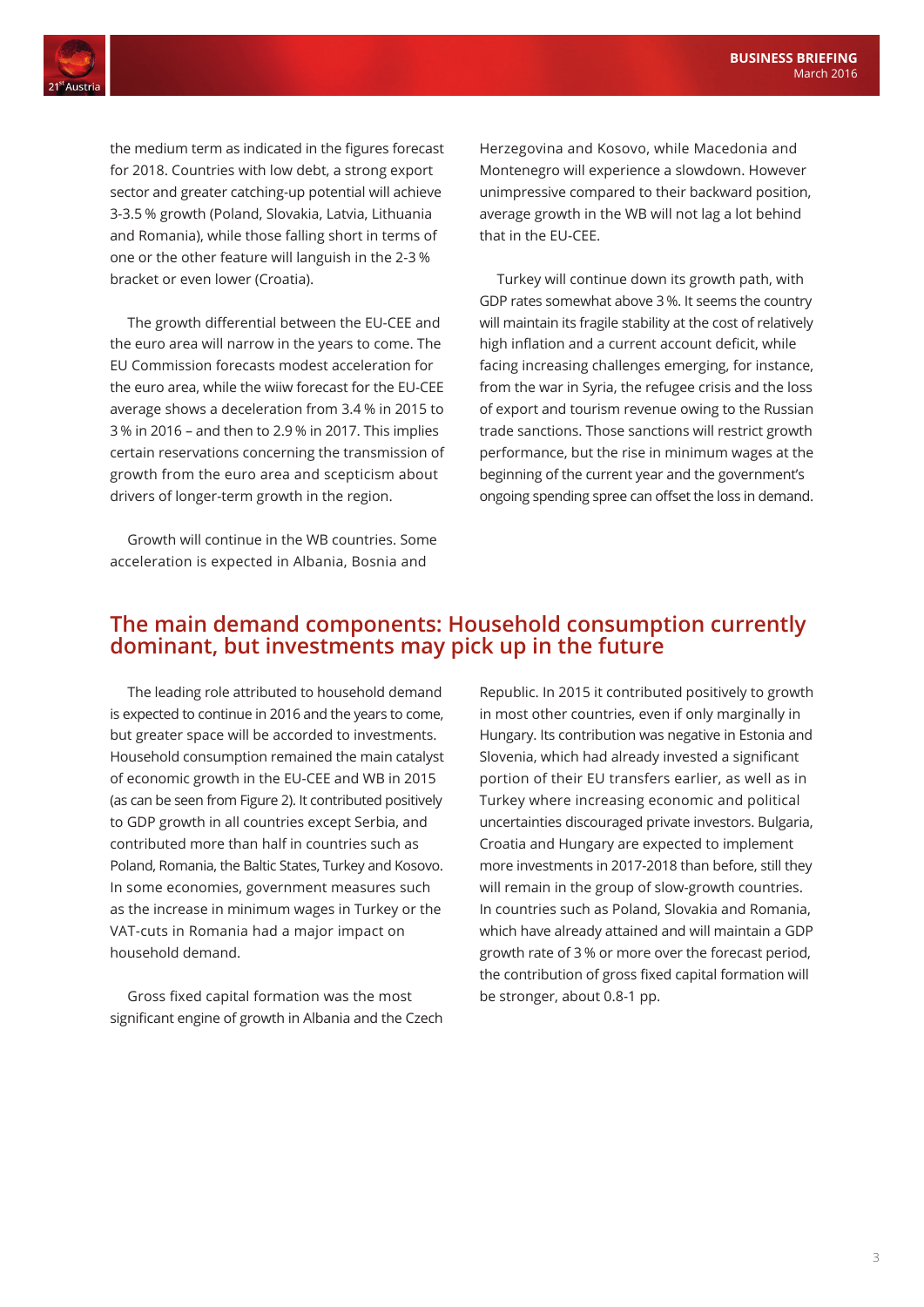



Source: wiiw Annual Database incorporating national and Eurostat statistics, own calculation. Forecasts by wiiw.

Changes in inventories (i.e. unsold goods and construction work in progress) might also contribute significantly to GDP and signal changes in aggregate demand. An excessive depletion of inventories may indicate that aggregate demand is bound to increase, together with the production of goods and services. That proved to be the case in Estonia, Lithuania, Latvia and Russia where producers had apparently been overoptimistic about their markets in 2014 and built up stocks accordingly, which were then depleted, thus depressing GDP growth in 2015.

In the years to come, exports may well expand still more, if external demand recovers and imports of inputs will also increase. In general, in the catching-up economies net exports are not a strong growth driver in years when consumption and investments are expanding. A trade deficit, especially one related to investment goods, supports growth over the longer term. In fact, net exports contribute negatively to growth in countries such as Latvia, Romania, Kosovo and Kazakhstan where consumption has been overstretched or export problems were mounting.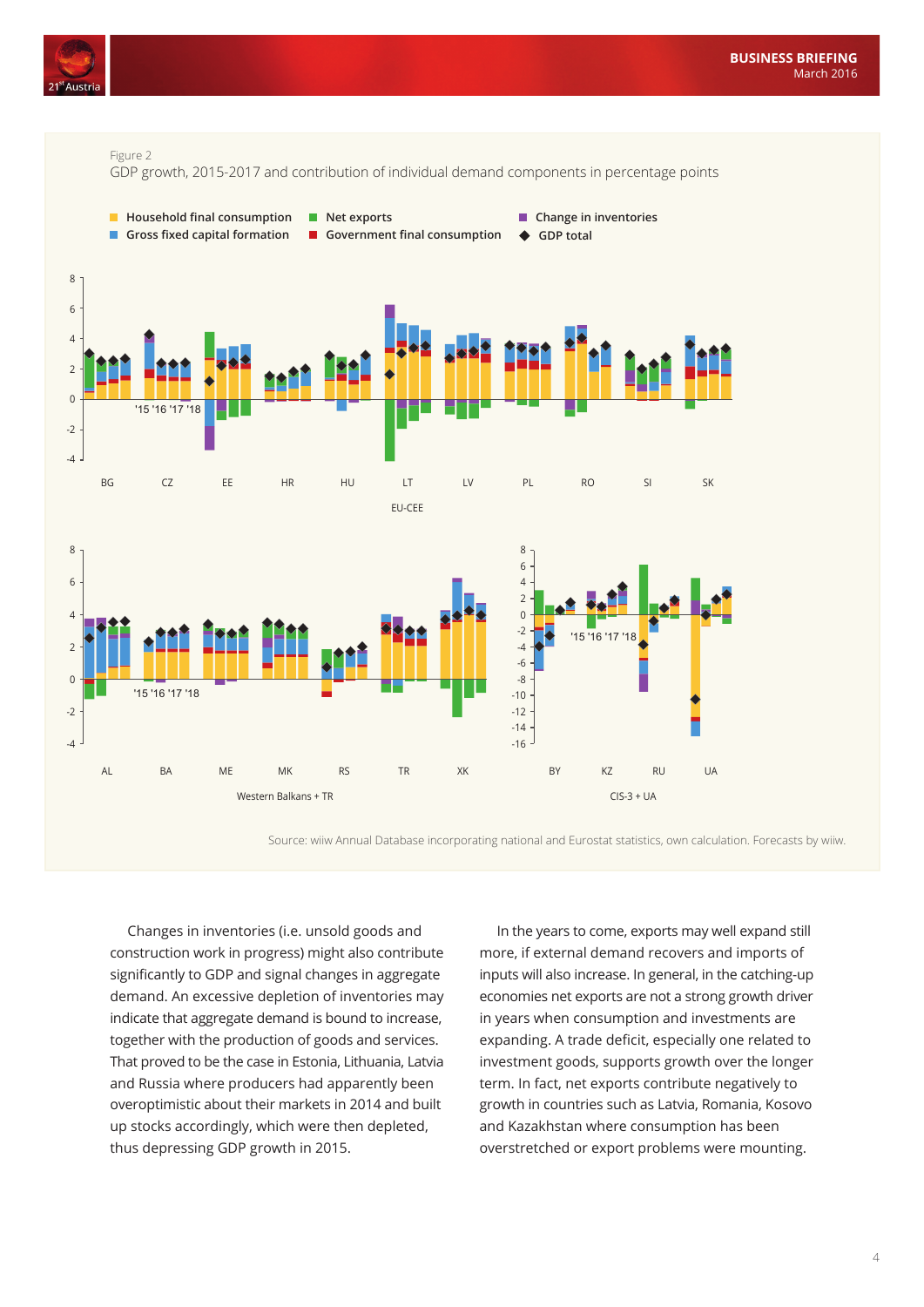

Increasing the trade deficit is less of an option for high-debt countries such as Bulgaria, Croatia, Hungary and Slovenia that need to earn revenue on their trade balance in order to service their debt. They need to go for less household consumption and perhaps also less investment (and hence fewer imports) than the more balanced economies.

Scope for fiscal expansion will emerge over the forecast period. Government consumption made a minor, but positive contribution to growth in 2015, signalling the end of fiscal austerity in the EU-CEE and WB countries. The exception was Serbia, which is still intent on implementing fiscal stabilisation. Other highly indebted countries, including Croatia and Hungary, at least managed to adopt a neutral fiscal stance. Most countries have further room for government consumption making a positive contribution to growth. Well balanced and low-debt

## **Investments to underpin growth**

The sustainability of economic growth hinges on investments. Provided foreign markets and domestic household consumption expand, new production capacities will be needed to meet demand. Further investments are also needed to improve the infrastructural network.

Gross fixed capital formation declined as a share of GDP in the crisis-period 2009-2012, but it has either moved upwards in recent years or is expected to recover over the forecast period. This pattern (see Figure 3) is valid for most of the EU-CEE and WB countries, but the magnitude of change will vary. The development of investments is smoother in the six Central European countries than elsewhere. But some

countries, including the Czech Republic, Estonia, Poland and Latvia, could well pursue a fiscal policy contributing 0.4–0.6 pp to GDP growth in the course of the forecast period. The WB countries usually have small budgets and limited fiscal space in which to manoeuvre, thus government consumption will hardly stimulate growth. Turkey, on the other hand, will remain on the track with positive government contribution to demand.

The crisis in Russia, Belarus and Ukraine will ease in 2016 and consumption may recover in 2017. In 2015, a drop in household consumption and a contraction of both gross fixed capital formation and government spending were partly offset by increasing net exports in the light of plummeting imports. Subdued investment activity will remain a major obstacle to medium-term growth and the much needed structural change.

of those countries may suffer a setback in 2016 owing to the lull in EU transfers and despite improving financial conditions for investments. EU transfers are expected to have the most pronounced impact in Hungary: negative in 2016, but positive thereafter. Croatia and Slovenia, on the other hand, will continue to suffer from both slow economic growth and a low rate of investment because of the volume of EU funds in those countries being lower than in most other EU-CEE countries. In Croatia, this is due to its having just entered 'the game', while in Slovenia the determining factor is the country's relatively high level of development which does not make it eligible to EU funds as high as the less developed Member States.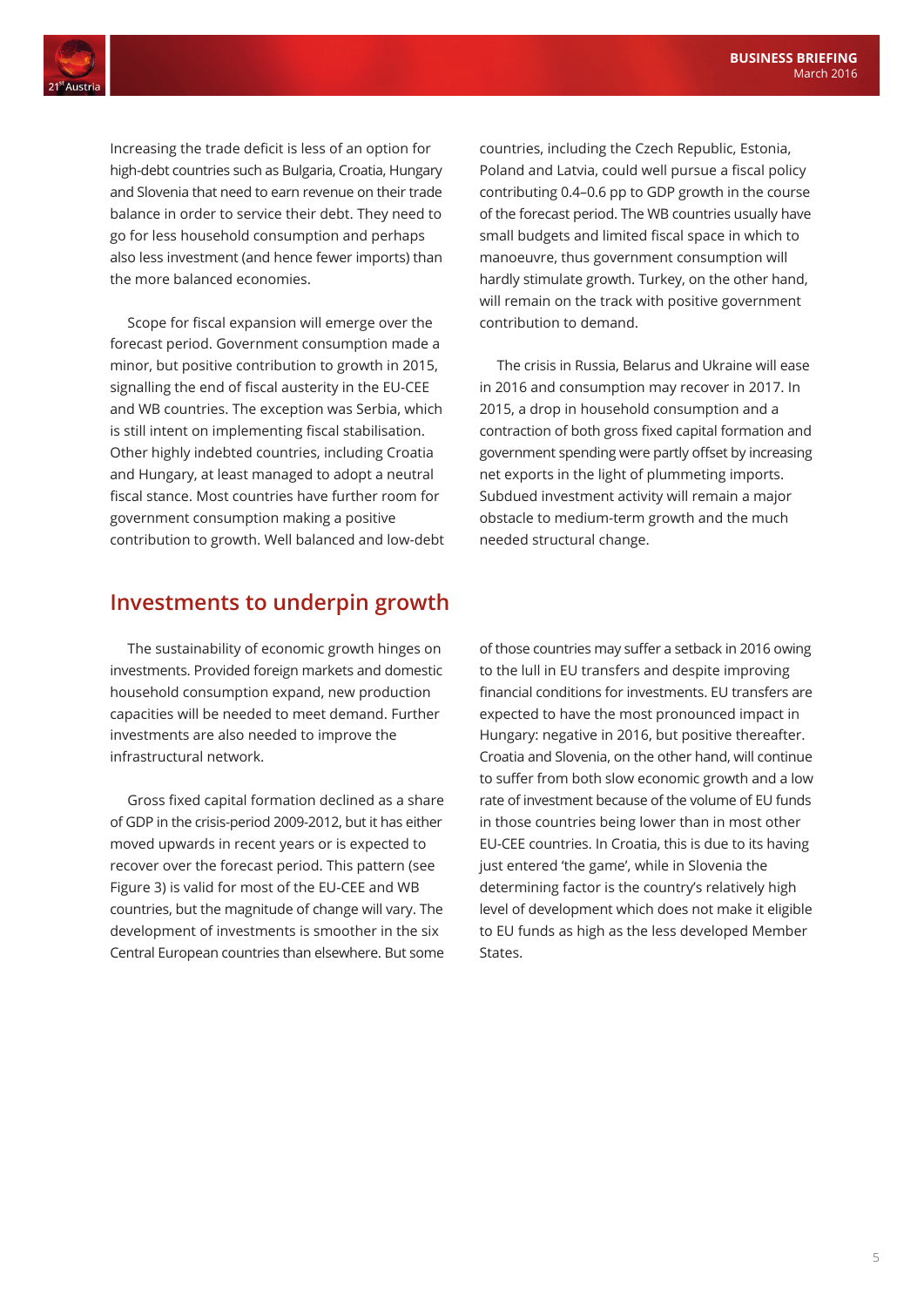

Figure 3

Gross fixed capital formation, in % of GDP



Source: wiiw Annual Database incorporating national and Eurostat statistics, wiiw forecasts.

Albania is the 'shooting star' among the Western Balkan countries owing to the boom in infrastructural investments. Kosovo is also about to follow a similar pattern. In those countries, EU funds are limited, but money from a host of other international donors is quite abundant. Other WB countries, albeit starting from a much lower level, will also enjoy an increase in investments. Of those countries, Serbia's prospects of mobilising internal financial resources are the worst, but it may attract foreign investment on a larger scale owing to its geographic location and cheap workforce.

In Russia and Kazakhstan, the setback in investments is only marginally more marked than the decline in GDP, whereas in Ukraine investments have plunged sharply. At present, Ukraine has the lowest investment rate of all the CESEE economies and this is expected to persist despite a marginal degree of recovery over the forecast horizon. It is difficult to assess the potential growth of FDI which, once basic political and economic stability is assured, may be quite high.

The extraordinarily high investment rates in Belarus may not be comparable to those in other countries, whereas the current downward trend is fully in line with the country's distressed situation.

On average, close to 80 % of the gross fixed capital formation derives from private-sector investments, which are thus becoming more important than government investments. Country-specific differences (see Figure 4, partly estimated 2015 data, available for the EU-CEE countries only) have been quite stable over time; countries with larger government sectors (viz. Hungary and Slovenia) have a smaller share of private investments in total gross fixed capital formation. The conditions for private investments depend on a number of factors related to demand, capacity utilisation, financing conditions and the framework for the conduct of business. Taking for granted the expansion in demand shown in the euro area forecast, financing conditions come to the fore.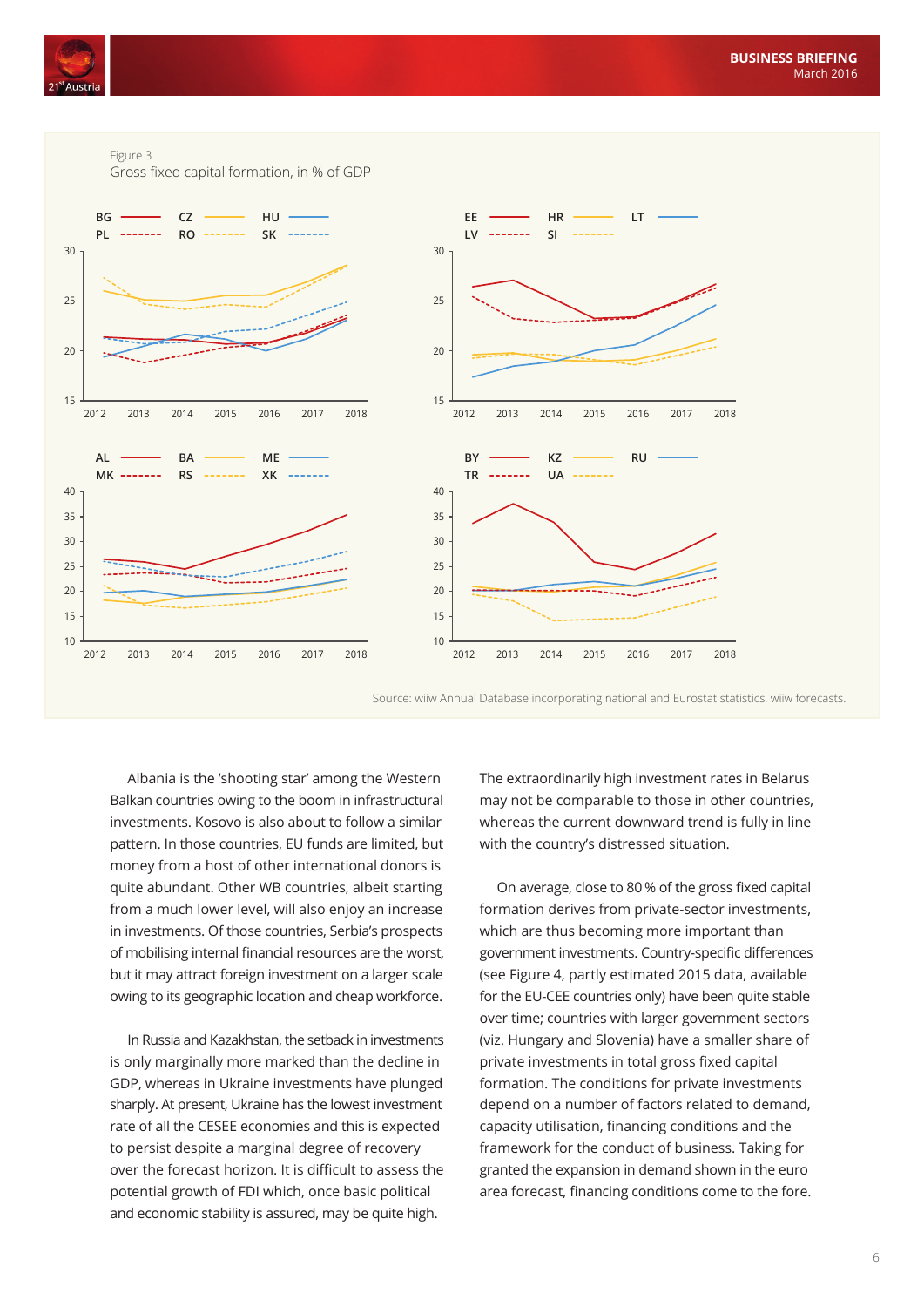



Conditions for financing private investments have improved in the EU-CEE countries. Falling input prices in the manufacturing sector may have allowed for higher profits. The indebtedness of the private sector has declined and new credits are more readily available on less restrictive terms. All these factors

constitute improvements in comparison to the credit conditions that prevailed two or three years earlier; they do not, however, reflect a return to the lax banking practices of the pre-crisis era that are unlikely to return. There are initial signs of FDI recovering as well.



Note: Private bank loans comprise loans of non-financial corporations and households taken from banking statistics. Source: National Bank statistics, wiiw own calculations.

Banks in the EU-CEE and WB countries have by and large finished restructuring their portfolios by reducing the volume of outstanding credit and the number of non-performing loans. Over the past few years, the stock of private-sector bank loans (see Figure 5) has declined at a particularly rapid rate in Hungary and Romania, as has the share of nonperforming loans (see Figure 6). Non-performing loans none the less remain a problem, while in GDP

terms bank financing in both countries has shrunk to the lowest level of all EU-CEE countries. Slovenia and Bulgaria are other countries set on a path towards deleveraging. Poland and Slovakia as well as Turkey, however, are in a completely different situation; loan volumes are rising and non-performing loans are at a very low level. In these countries, conditions are conducive to business expansion.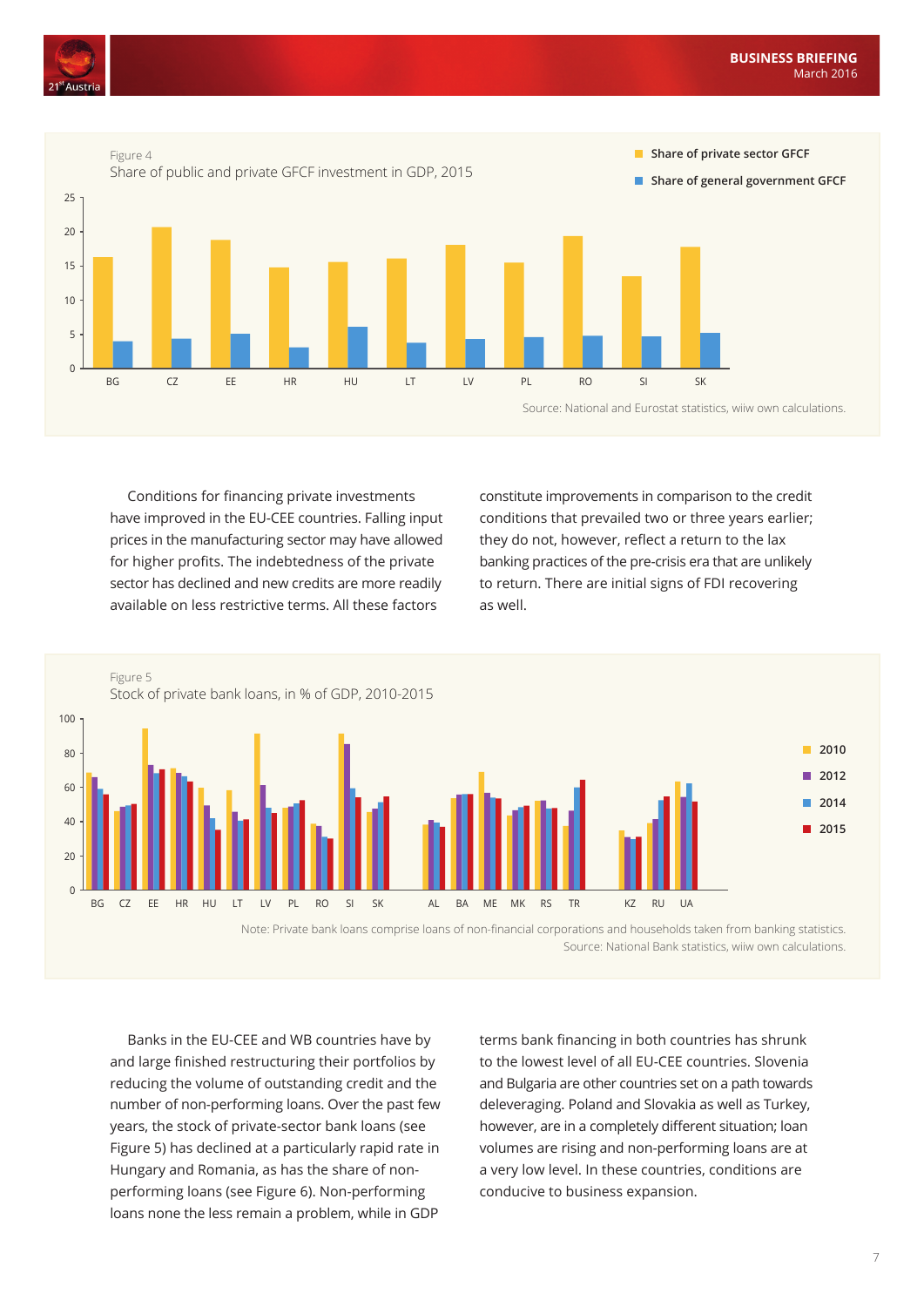



Note: Loans more than 90 days overdue. EE, LT – Loans that are more than 60 days overdue. RU – According to Russian Accounting Standards overdue debt is defined as debt service overdue, therefore the data are not fully comparable with other countries. Source: National Bank statistics, wiiw own calculations.

New bank loans to the non-financial private sector (businesses and households) have switched to the positive in a number of countries. Even Slovenia has recorded a positive change of late (see Figure 7 covering countries with available data). Increasing

crediting is expected across the EU-CEE and WB as the consequence of relatively low interest rates and improving favourable general credit conditions. This can be the case also in countries where the overall amount of private loans keeps shrinking.



Foreign currency denominated credits to the non-government sector (companies and households), which prior to the crisis mushroomed in those CESEE countries which were not in the euro area, will diminish. Previously, the differences in interest rates encouraged people to take out foreign currency loans, while banks and borrowers alike underestimated the exchange-rate risks associated with such an approach. As a consequence, by 2010 in at least half of the CESEE

countries, more than 60 % of all private debt was in foreign currencies. Depreciation of domestic currencies against currencies with low interest rates, CHF in particular, immobilised debt servicing. Of late, improvements are to be observed in all respects. With the convergence of interest rates, foreign currency borrowing has declined, while both banks and customers have become extremely cautious. Policy steps have also been taken. Hungary obliged banks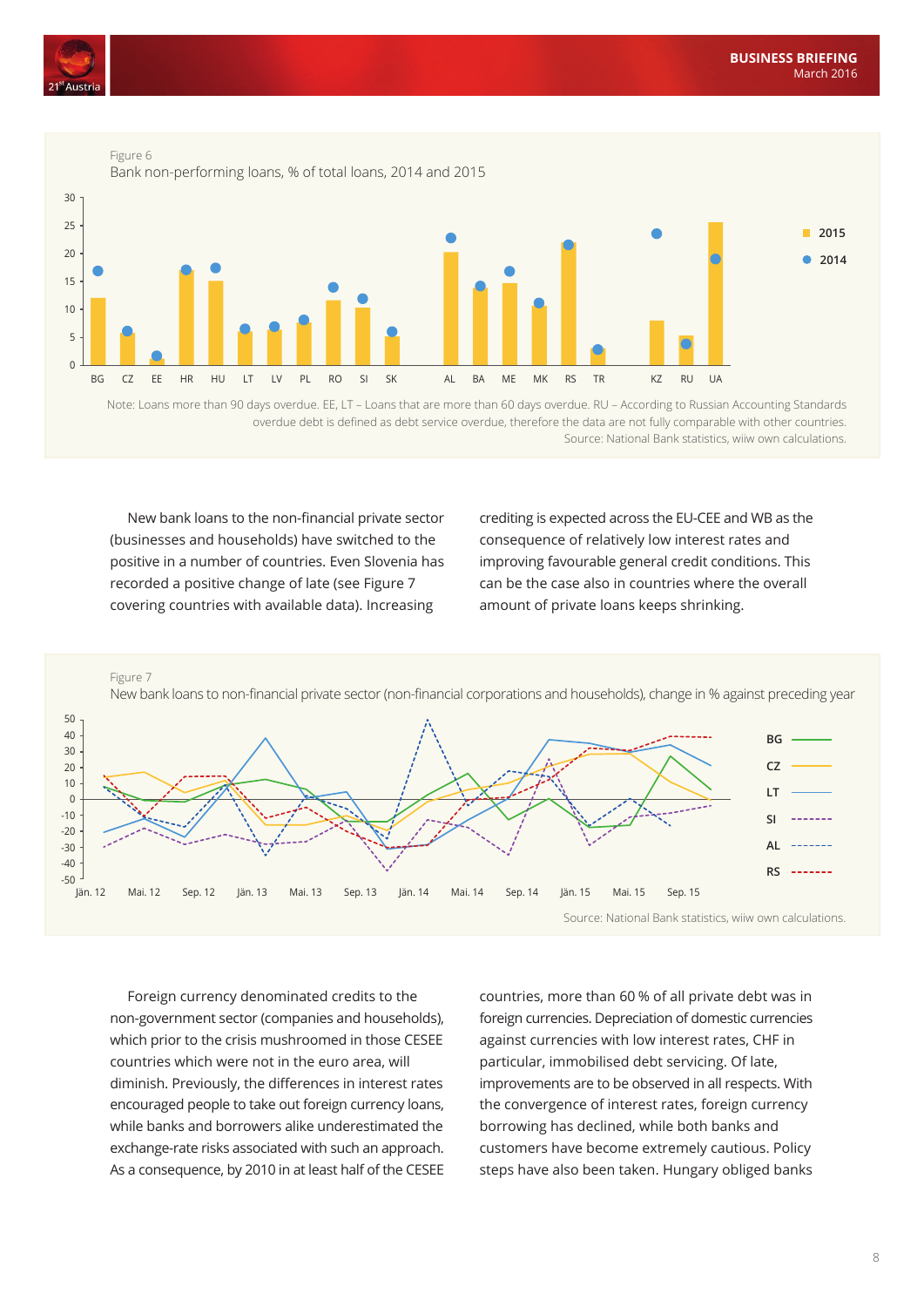

to convert foreign exchange loans into domestic currency and thus eliminated the problem in 2015. In Croatia, a government programme helped households to switch from CHF loans to loans denominated in EUR. Even in Romania, foreign currency denominated debt declined, it being left to the banks to work non-performing loans and offer households ways of

converting their debts. The share of forex loans has since dropped to less than 50 % of all loans and is negligible where new loans are concerned. The proportion of forex loans has remained at about 70 % in Croatia and Serbia, both of which are also highly euroised in terms of deposits, while forex loans are treated as domestic loans and duly indexed.



Note: Capital goods as defined in the Classification by Broad Economic Categories. Data for 2015 refer to 11 months. Source: Eurostat and own calculations.

From the viewpoint of investments, capital goods imports, which have hardly changed over the past few years, play an important role. Groups of countries differ widely in terms of their shares of capital goods imports (see Figure 8). That particular indicator currently stands at about 30 % in the Czech Republic, Hungary and Slovakia, and only in the Czech Republic did it increase in 2015. Poland and Estonia comprise another group of countries where the share stands

at about 25 %, while the average share for all other EU-CEE and WB countries is about 15 % (no 2015 data are available for the CIS-3); promising increases were to be observed in Latvia, Montenegro and Turkey in 2015. High/growing shares may indicate strong/ increasing corporate investment activity.

The inflow of foreign direct investment fluctuates greatly from one year to the next. The number of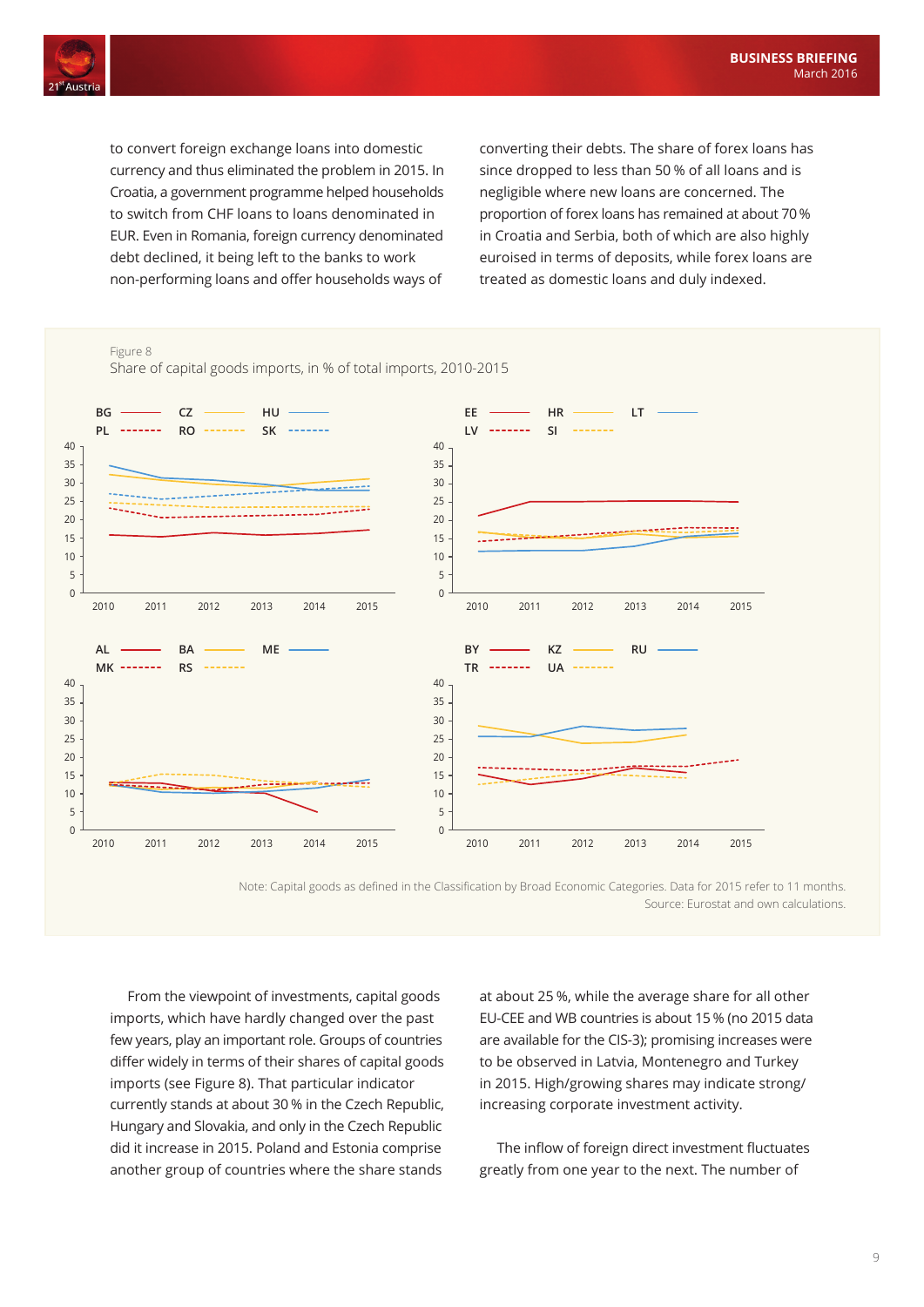

countries reporting increases and decreases in 2015 was almost equal compared to the previous year. Figure 9 (2015 data are either preliminary or estimated) shows FDI inflows as a percentage of gross fixed capital formation<sup>1</sup>. The typical order of magnitude for FDI inflows in the EU-CEE countries is 10 % of gross fixed capital formation, less than half of the volume recorded prior to the financial crisis. Inflows recovered recently from very low levels in Lithuania and Slovakia,

while Romania reported a notable increase in 2015. Some WB countries report much higher inflows per GFCF than the EU-CEE, the most notable being Montenegro (56 %) and Albania (36 %), but both Kosovo and Bosnia and Herzegovina are also on the high side. Those poor countries have a relatively low level of domestic savings, thus imported capital takes on greater importance than in the more affluent countries.



Note: FDI data based mainly on BPM6 directional principle; BG, SK on BPM5; Hungary excluding capital in transit. Source: wiiw FDI Database incorporating national bank statistics.

FDI inflows to Russia were decimated as the 'round-trip' that domestic capital used to undertake to Cyprus and other offshore tax havens has come almost to a standstill thanks to anti-offshoring legislation and international sanctions. The sharp

increase reported by Ukraine, FDI inflows amounting to EUR 2.8 billion, is only partly due to the drop in overall investments. Although large enough to constitute a recovery, it was less than the amount the country received in 2013, in addition to being

*<sup>1</sup>This indicator is used to obtain internationally comparable data, but should not imply that all FDI inflows go into gross fixed capital formation, as a major part of FDI inflows finance takeovers or put into reserves of subsidiaries.*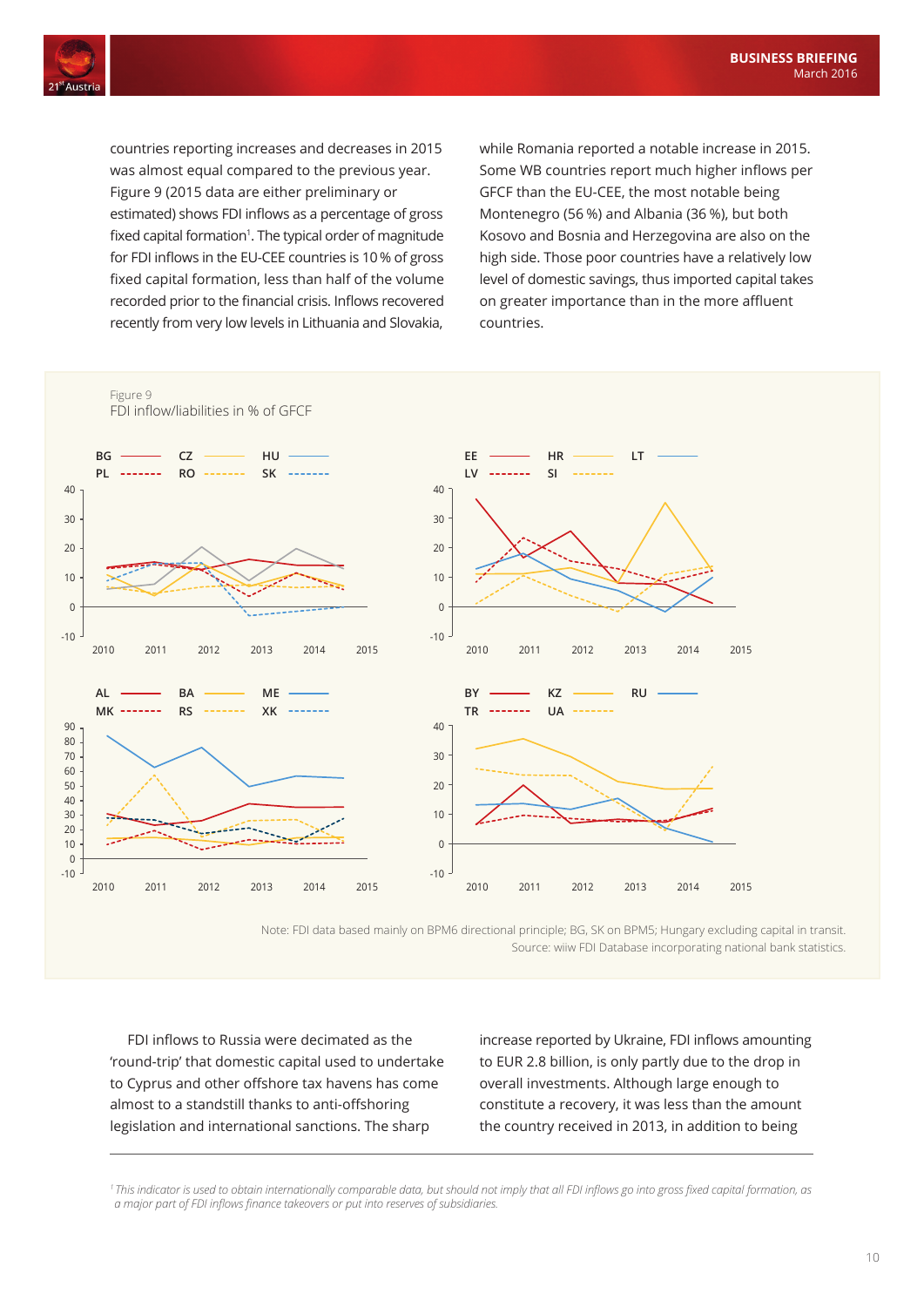

mainly funded by the EBRD. Ukraine offers a host of untapped opportunities for foreign investors although political risks and institutional conditions inhibit larger FDI inflows at present, despite wages being much lower than in the country's western neighbours. A number of car component manufacturers and producers of consumer goods have already ventured into Ukraine, but the majority are waiting in the wings until rule of law improves.

After years of stagnation, the CESEE countries witnessed an increase in the number of greenfield FDI projects publicly announced in 2015 2: a clear indicator of investor confidence in a host country. Five of the EU-CEE destinations and Turkey hosted more new investment projects than before, while

Poland registered the same number as in 2014 (see Figure 10). Russia still boasts a relatively high and increasing number of investment projects, especially in the manufacturing sector. This shows that the country has not lost the trust of foreign investors – at least in terms of good intentions. China ranks second among the investors in new FDI projects in Russia just behind Germany. Ukraine has registered only a few projects of very low value, thus implying that most of the reported FDI inflows must have been related either to take-overs or financial flows that did not really add to gross fixed capital formation. A major change compared with the previous year was the drop in retail investments: something that was most probably due to the slump in consumption.



Manufacturing accounted for the bulk of the overall increase in the number of greenfield projects compared to the previous year. The manufacturing sector was the focus of attention in Russia, Turkey, Hungary and Serbia. In the Baltic countries and Macedonia, projects in advanced services sectors took precedence, accounting for one third of the total number of greenfield projects.

Owing to the sluggish investment activity across Europe as a whole, FDI in the EU-CEE is not expected

to become a major engine of growth in the way it used to be before the financial crisis. Foreign companies are still rather reluctant to invest, although the host countries' attractiveness persists. Even if the amount of FDI inflows is not expected to boom, modest increases in the course of the overall European recovery are very likely to occur. Saturation has set in as most markets have been captured by foreign banks or retailers. Only Croatia, Romania and Slovenia have relatively low stocks of FDI, which may yield further opportunities. Given that foreign ownership is

*<sup>2</sup>The number of projects announced has proved to be a more useful indicator than the pledged amount of capital which would be invested over several years.*